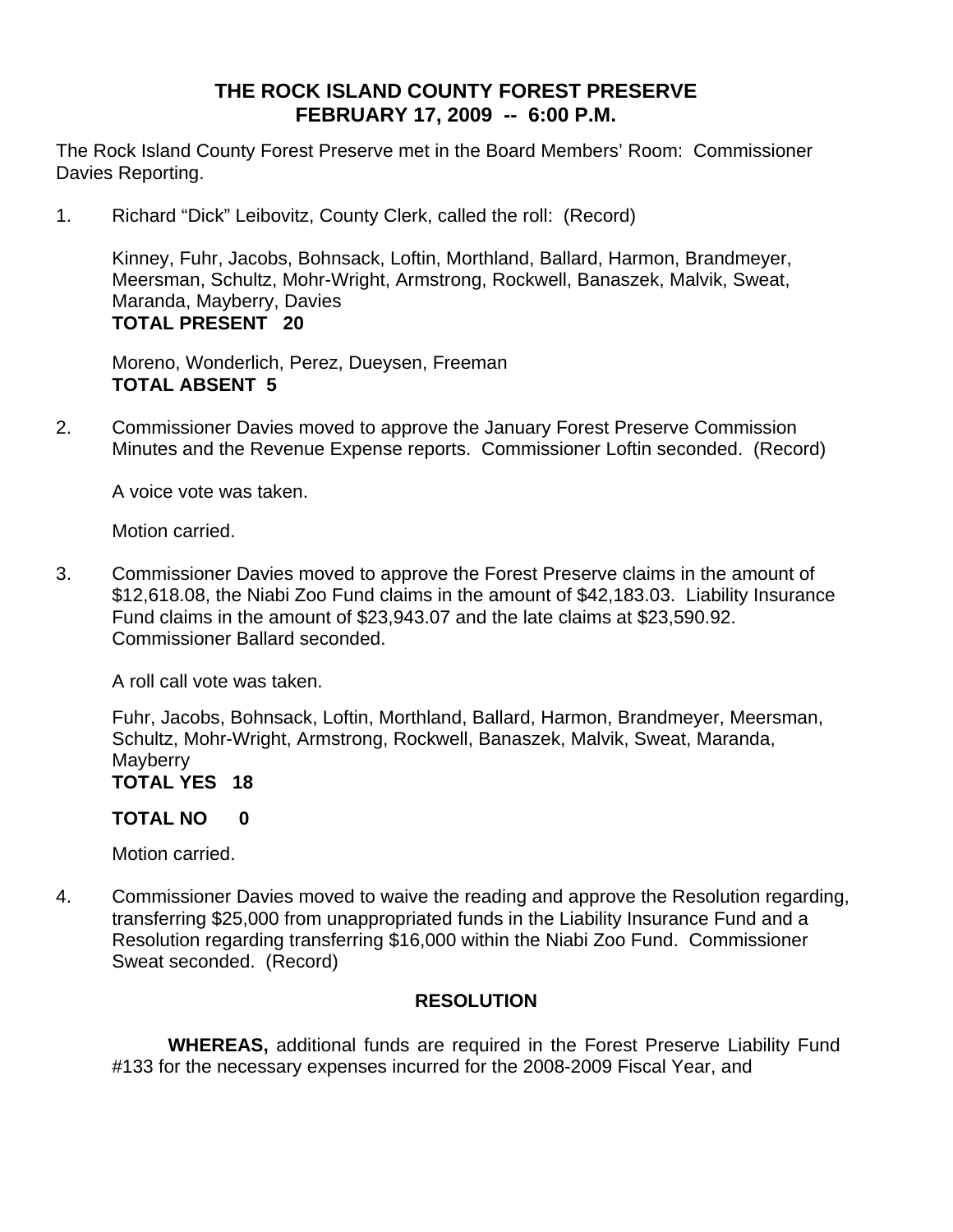**WHEREAS**, funds are available from unappropriated funds in the Forest Preserve Liability Fund #133, and

**NOW, THEREFORE, BE IT RESOLVED** by the Forest Preserve Commission of Rock Island County, Rock Island, Illinois, as follows:

SECTION 1. An emergency exists as outlined above.

SECTION 2. An amount of **\$25,000** be transferred from unappropriated funds in the Forest Preserve Liability Fund #133 to the following:

 AMOUNT APPROPRIATION DESCRIPTION \$25,000 133-32 636.00 Insurance

SECTION 3. This Resolution to become effective immediately.

**ADOPTED** by the Rock Island County Forest Preserve Commission, Rock Island County, Illinois, this  $17<sup>th</sup>$  day of February, 2009.

## **RESOLUTION**

 **WHEREAS,** additional funds are required in the Niabi Zoo Fund #131 for the necessary expenses incurred for the 2008-2009 Fiscal Year, and

**WHEREAS,** funds are available from unappropriated funds within the Niabi Zoo Fund #131, and

**NOW, THEREFORE, BE IT RESOLVED** by the Forest Preserve Commission of Rock Island County, Rock Island, Illinois, as follows:

SECTION 1. An emergency exists as outlined above.

SECTION 2. An amount of \$16,000 be transferred from unappropriated funds in the Niabi Zoo Fund #131 to the following:

| <b>AMOUNT</b> | APPROPRIATION | <b>DESCRIPTION</b>                       |
|---------------|---------------|------------------------------------------|
| \$5,000       | 131-32 523    | <b>Repair &amp; Maintenance Supplies</b> |
| \$10,000      | 131-32 524    | <b>Small Tools &amp; Equipment</b>       |
| \$1.000       | 131-32 526    | <b>Food Purchases</b>                    |

SECTION 3. This Resolution to become effectively immediately.

**ADOPTED** by the Rock Island County Forest Preserve Commission, Rock Island County, Illinois, this  $17<sup>th</sup>$  day of February 2009.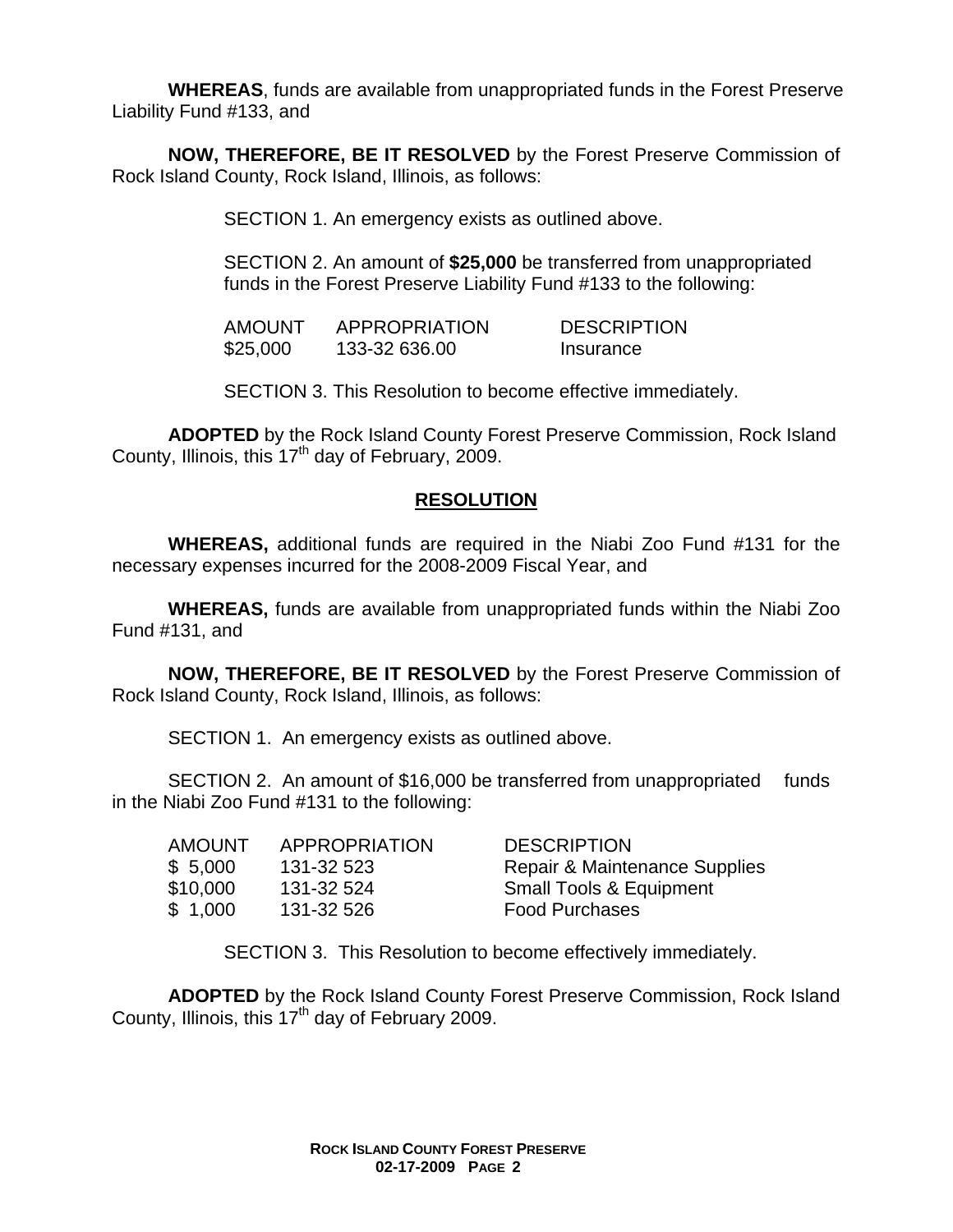A roll call vote was taken.

Kinney, Fuhr, Jacobs, Bohnsack, Loftin, Morthland, Ballard, Harmon, Brandmeyer, Meersman, Schultz, Mohr-Wright, Armstrong, Rockwell, Banaszek, Malvik, Sweat, Maranda, Mayberry

# **TOTAL YES 19**

## **TOTAL NO 0**

Motion carried.

5. Commissioner Davies moved to accept the low bid of \$27,508 from Lindquist Ford for a full size 2009 one-ton truck with dump box for Indian Bluff. Commissioner Schultz seconded.

A roll call vote was taken.

Kinney, Fuhr, Jacobs, Bohnsack, Loftin, Morthland, Ballard, Harmon, Brandmeyer, Meersman, Schultz, Mohr-Wright, Armstrong, Rockwell, Banaszek, Malvik, Sweat, Maranda, Mayberry

## **TOTAL YES 19**

## **TOTAL NO 0**

Motion carried.

6. Commissioner Davies moved to purchase a Dodge Sprinter Van from Sherman Dodge for Niabi Zoo in the amount of \$49,837. Commissioner Ballard seconded.

A roll call vote was taken.

Kinney, Fuhr, Jacobs, Bohnsack, Loftin, Morthland, Ballard, Harmon, Brandmeyer, Meersman, Schultz, Mohr-Wright, Armstrong, Rockwell, Banaszek, Malvik, Sweat, Maranda, Mayberry **TOTAL YES 19** 

## **No One Voted No.**

Motion carried.

7. Commissioner Davies moved to renew the Niabi Zoo farm acreage lease. Commissioner Bohnsack seconded.

A voice vote was taken.

Motion carried.